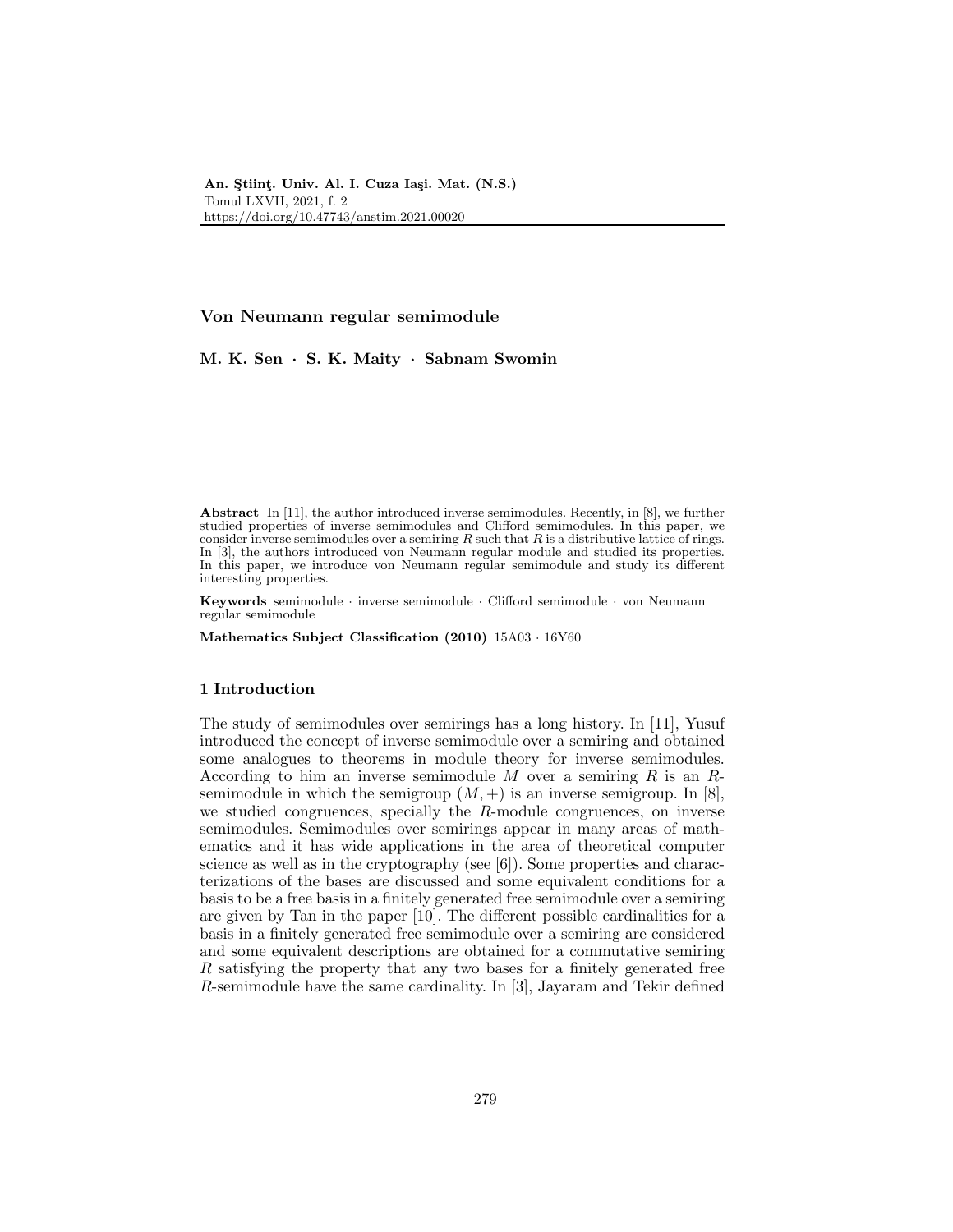von Neumann regular modules over commutative ring and studied different interesting properties. In this paper, we define von Neumann regular semimodule and investigate different properties of it. Some basic definitions and preliminaries are discussed in Section 2 and finally in Section 3, we study von Neumann regular semimodule.

### 2 Definitions and preliminaries

A *semiring*  $(R, +, \cdot)$  is a type  $(2, 2)$  algebra whose semigroup reducts  $(R, +)$ and  $(R, \cdot)$  are connected by distributivity, i.e.,  $a(b+c) = ab + ac$  and  $(b+c)a =$  $ba + ca$  for all  $a, b, c \in R$ . We call a semiring  $(R, +, \cdot)$  *additive regular* if for every element  $a \in R$  there exists an element  $x \in R$  such that  $a + x +$  $a = a$ . In [12], J. Zeleznekow first studied additive regular semirings. We call a semiring  $(R, +, \cdot)$  an *additive inverse semiring* if  $(R, +)$  is an inverse semigroup, i.e., for each  $a \in R$  there exists a unique element  $a' \in R$  such that  $a + a' + a = a$  and  $a' + a + a' = a'$ . In his paper [4], Karvellas studied additive inverse semirings. Throughout the paper, the set of all additive idempotents of the semiring R is denoted by  $E^+(R)$ . A subsemiring I of a semiring  $(R, +, \cdot)$  is called an *ideal* of R if  $RI, IR \subseteq I$ . An ideal I is called a full ideal if  $E^+(R) \subseteq I$ . Following [2], a semiring  $(R, +, \cdot)$  is called a *skewring* if its additive reduct  $(R, +)$  is a group. A congruence  $\rho$  on a semiring R is called a *distributive lattice* congruence if  $R/\rho$  is a distributive lattice. A semiring R is called a *distributive lattice* D of skew-rings  $R_{\alpha}(\alpha \in D)$  if R admits a distributive lattice congruence  $\rho$  on R such that  $D = R/\rho$  and each  $R_{\alpha}$  is a  $\rho$ -class.

We need the following two results.

Theorem 2.1 *[5] A semiring* R *is a distributive lattice of skew-rings if and only if* R *is an additive inverse semiring satisfying the following conditions:*  $(i)$   $a + a' = a' + a$ ,

 $(iii) a(a + a') = a + a'$ ,  $(iii) a(b + b') = (b + b')a,$  $(iv)$   $a + a(b + b') = a$ *, for all*  $a, b \in R$ *.* 

Corollary 2.2 *[5] Let* R *be an additive commutative semiring. Then* R *is a distributive lattice of rings if and only if it is an additive inverse semiring satisfying the following conditions:*

(i) 
$$
a(a + a') = a + a'
$$
,  
\n(ii)  $a(b + b') = (b + b')a$ ,  
\n(iii)  $a + a(b + b') = a$ , for all  $a, b \in R$ .

Let  $(M, +)$  be a commutative semigroup (with or without the zero element) and  $(R, +, \cdot)$  be a semiring with identity. Then M is called a *left* R*semimodule* or simply an R-semimodule if there exists a mapping  $R \times M \rightarrow$ M, written as  $(r, a) \mapsto ra$ , for all  $r \in R$  and for all  $a \in M$ , satisfying (i)  $r(m + n) = rm + rn$ , (ii)  $(r + s)m = rm + sm$ , (iii)  $r(sm) = (rs)m$  and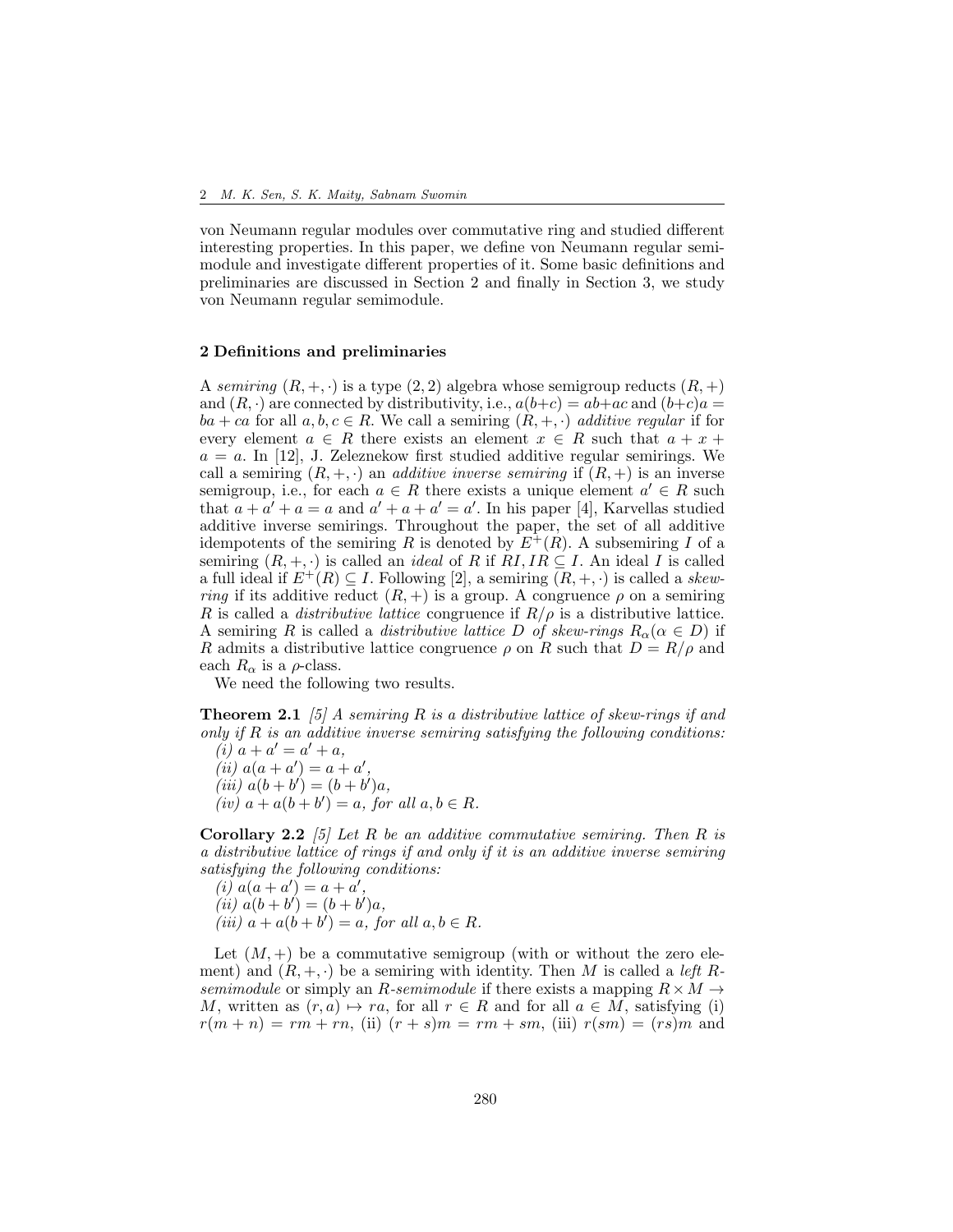(iv)  $1m = m$  for all  $r, s \in R$  and  $m, n \in M$ . An R-semimodule M is said to be an *inverse semimodule* [11], if M is an inverse semigroup. A subset S of an R-semimodule M is said to be a  $k\text{-}set$  if  $a, a + b \in S$  imply that  $b \in S$ . Throughout this paper, all semirings R are assumed to be additive as well as multiplicative commutative which are distributive lattices of rings. This means R denotes an additive commutative and multiplicative commutative additive inverse semiring satisfying the conditions (i) and (iii) of Corollary 2.2. Also, assume that R contains an identity element 1 such that  $1 \notin E^+(R)$  and all semimodules are inverse semimodules with  $M \neq E(M)$ , where  $E(M)$  is the set of all idempotents of the semigroup M.

We now state some basic properties of inverse R-semimodule.

Theorem 2.3 *[8] Let* M *be an inverse* R*-semimodule. Then* (i)  $(ra)' = ra' = r'a$  and  $ra = r'a'$  for all  $r \in R$  and for all  $a \in M$ . *(ii)* ea  $\in E(M)$  *for all*  $e \in E^+(R)$  *and for all*  $a \in M$ *. (iii)*  $ra \in E(M)$  *implies that*  $ra = ru = eu$  *for some*  $e \in E^+(R), u \in$  $E(M)$ .

A subsemimodule N of an R-semimodule M is said to be *full* if  $E(M) \subseteq$ N. For an R-semimodule M, let  $\mathscr{L}(M)$  denote the lattice of all full subsemimodules of M. For any  $a \in R$ , the principal ideal generated by a is denoted by  $\langle a \rangle$  and the M-cyclic subsemimodule generated by a is denoted by  $aM$ . It is well known that an element  $a \in R$  is called *von Neumann regular* [7] (vn-regular for short) if there exists  $x \in R$  such that  $a = axa$ . In this case, it can be easily verified that  $e = ax$  is a multiplicative idempotent in R and  $\langle a \rangle = \langle e \rangle$ . In [7], we proved that a semiring R is a vn-regular semiring if and only if all elements of R are vn-regular elements if and only if  $aR = a^2R$  for all  $a \in R$ . In this paper, we study vn-regular semimodules, which generalize the study of vn-regular modules. Let  $N$  and  $K$  be two subsemimodules of M. Then the set  $\{a \in R : aK \subseteq N\}$  is denoted by  $(N : K)$ . It is easy to verify that  $(N : K)$  is an ideal of R. Thus  $(E(M) : M)$  is a full ideal of R. We say that a semimodule M is a *multiplication semimodule* if every subsemimodule of M is of the form  $IM$ , for some ideal I of R. A subsemimodule N of an R-semimodule M is said to be a k-subsemimodule of M if for  $a, a + b \in N$  for some  $b \in M$  imply that  $b \in N$ . For any subsemimodule N of an R-semimodule M, the k-closure of N, denoted by  $N$ , is defined by  $N = \{m \in M : m + s_1 = s_2 \text{ for some } s_1, s_2 \in N\}.$  One can easily prove that a subsemimodule N of an R-semimodule M is a k-subsemimodule if and only if  $\overline{N} = N$ .

# 3 Von Neumann regular semimodule

In this section, we study vn-regular semimodules. For this purpose we first introduce the following definition.

Definition 3.1 *Let* R *be a semiring and* M *be an* R*-semimodule. An element e* of R is said to be weak idempotent if  $e^2m = em$  for all  $m \in M$ .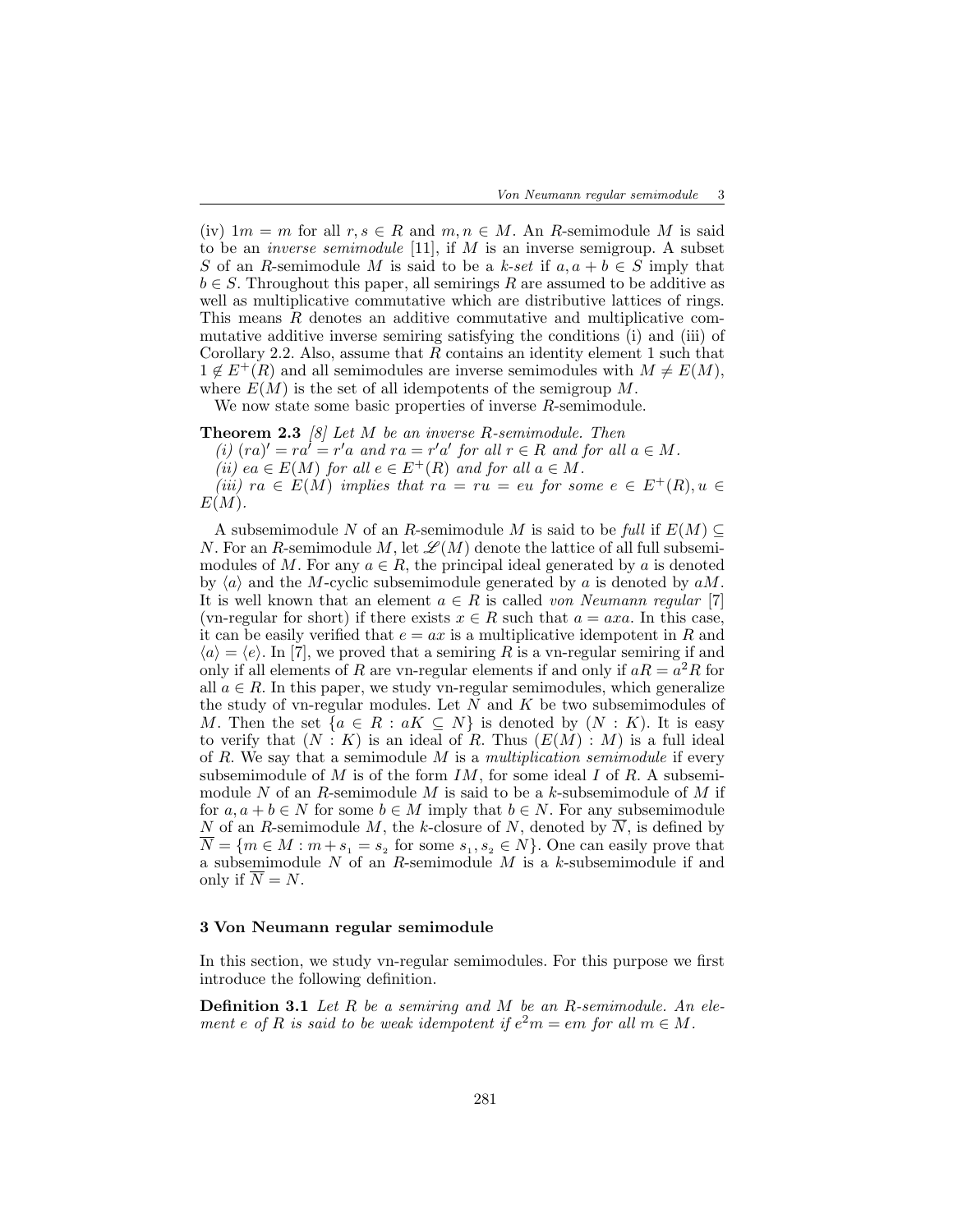Lemma 3.2 *Let* R *be a semiring and* M *be an* R*-semimodule. An element e* of R is a weak idempotent if and only if  $e^2 + e' \in (E(M):M)$ .

*Proof.* First suppose that e is a weak idempotent of R. Then  $e^2m = em$ for all  $m \in M$ . This implies  $e^2m + e'm = em + e'm = em + (em)'$  for all  $m \in M$ , i.e.,  $(e^2 + e')m \in E(M)$  for all  $m \in M$ , i.e.,  $e^2 + e' \in (E(M) : M)$ . Conversely, let  $e^2 + e' \in (E(M) : M)$ . Then  $(e^2 + e')m \in E(M)$  for all  $m \in M$ , i.e.,  $(e^2 + e')m = (e^2 + e')m + ((e^2 + e')m)'$  for all  $m \in M$ . This leads to  $e^2m + e^{\prime}m = e^2m + e^{\prime}m + (e^2)^{\prime}m + em = (e^2 + (e^2)^{\prime})m + em + e^{\prime}m = em + e^{\prime}m$ for all  $m \in M$ , i.e.,  $e^2m + e^{\prime}m + em = em + e^{\prime}m + em$  for all  $m \in M$ , i.e.,  $e<sup>2</sup>m + (e + e')m = em$  for all  $m \in M$ , i.e.,  $e<sup>2</sup>m + e(e + e')m = em$  for all  $m \in M$ , i.e.,  $e^2m = em$  for all  $m \in M$ . Hence e is a weak idempotent of R. ⊓⊔

Lemma 3.3 *Let* e *be a weak idempotent of a semiring* R *and* M *be an R*-semimodule. Then  $E(M) + eM = (1 + 1' + e)M$ .

*Proof.* Since e is a weak idempotent of R, we have  $e^2m = em$  for all  $m \in$ M. Clearly,  $(1 + 1' + e)M \subseteq E(M) + eM$ . For the reverse inclusion, let  $m_1 + em_2 \in E(M) + e\dot{M}$ . Then  $m_1 + em_2 = 1 \cdot m_1 + em_2 + (em_2)' + em_2 =$  $(1 + e + e^{t})m_1 + em_2 + e^{t}m_2 + e^{2}m_2 = m_1 + em_1 + e^{t}m_1 + (1 + 1^{t} + e)(em_2) =$  $(m_1 + m_1' + em_1 + (1 + 1' + e)(em_2) = (1 + 1' + e)m_1 + (1 + 1' + e)em_2' =$  $(1+1'+e)(m_1+em_2) \in (1+1'+e)M$ . Thus  $E(M)+eM \subseteq (1+1'+e)M$ and hence  $E(M) + eM = (1 + 1' + e)M$ .

⊓⊔

Definition 3.4 *Let* N *be a full subsemimodule of an* R*-semimodule* M*. We* say that N has a complement in  $\mathcal{L}(M)$  if there exists a full subsemimodule  $K \in \mathcal{L}(M)$  *such that*  $N + K = M$  *and*  $N \cap K = E(M)$ *, where*  $\mathcal{L}(M)$ *is the set of all full subsemimodules of* M*. If a full subsemimodule* N *of an* R*-semimodule* M *has a complement* K*, then we say that* N *and* K *are complement to each other.*

Lemma 3.5 *Let* e, f *be two weak idempotent elements of a semiring* R *and* M *be an* R*-semimodule. Then*

(*i*)  $1 + e'$ ,  $ef$ ,  $e + f(1 + e')$  are weak idempotent elements of R. *(ii)*  $(1 + 1' + e)M = (1 + 1' + f)M$  *if and only if*  $\langle e \rangle + (E(M) : M)$  $\langle f \rangle + (E(M) : M).$ 

*(iii)*  $(1+1'+e)M$  *has a complement in*  $\mathscr{L}(M)$ *.* 

*Proof.* (i) Let  $m \in M$ . Now,

$$
(1 + e')2m = (1 + e' + e' + e'e')m
$$
  
= (1 + e' + e' + e)m  
= (1 + e')m.

Hence  $1 + e'$  is a weak idempotent of R.

Again,  $(ef)^2m = e^2f^2m = e^2fm = fe^2m = fem = efm$  implies  $ef$  is a weak idempotent of R.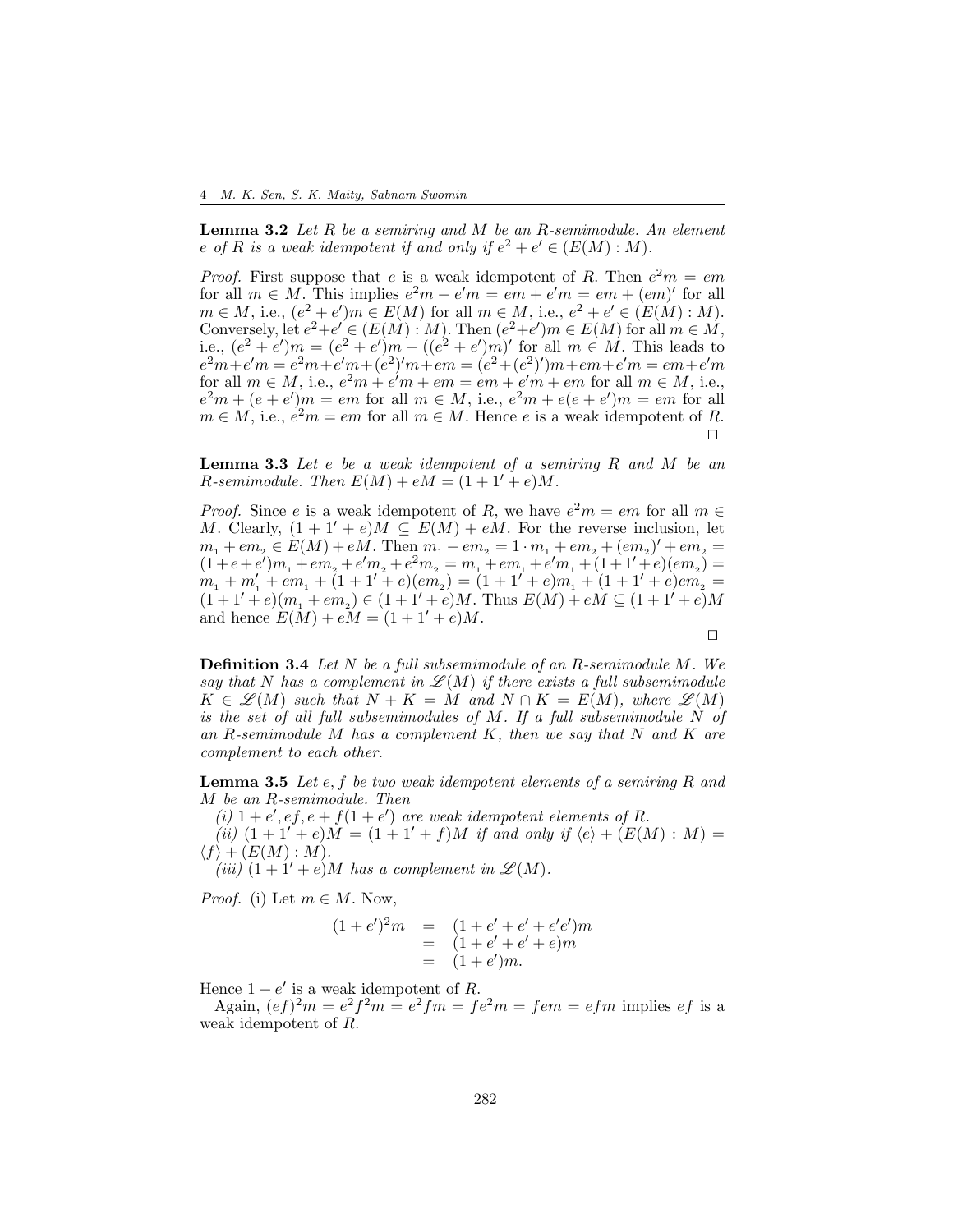Also,

$$
((e+f(1+e'))^2m = (e^2+2ef(1+e')+f^2(1+e')^2)m
$$
  
\n
$$
= e^2m+2ef(1+e')m+f(1+e')m
$$
  
\n
$$
= em+2f(e+ee')m+f(1+e')m
$$
  
\n
$$
= em+2f(em+(e^2m)')+f(1+e')m
$$
  
\n
$$
= em+2f(em+e'm')+f(1+e')m
$$
  
\n
$$
= (e+2f(e+e'))m+f(1+e')m
$$
  
\n
$$
= (e+f(e+e'))m+f(1+e')m
$$
  
\n
$$
= (e+e(f+f'))m+f(1+e')m
$$
  
\n
$$
= em+f(1+e')m
$$
  
\n
$$
= (e+f(1+e'))m.
$$

Therefore,  $e + f(1 + e')$  is a weak idempotent of R.

(ii) First suppose that  $\langle e \rangle + (E(M) : M) = \langle f \rangle + (E(M) : M)$ . Then clearly  $eM + E(M) = fM + E(M)$ , i.e.,  $(1 + 1' + e)M = (1 + 1' + f)M$ . Conversely, let  $(1+1'+e)M = (1+1'+f)M$ , i.e.,  $E(M)+eM = E(M)+fM$ . Now,  $f = f + f(e + e') = fe + f(1 + e') = ef + f(1 + e')$ . Let  $m \in M$ . Now  $fm \in fM \subseteq E(M) + fM = E(M) + eM$  implies  $fm = m_1 + e m_2$ for some  $m_1 \in E(M)$  and  $m_2 \in M$ . Again,  $f(1 + e')m = (1 + e')fm =$  $(1+e')(m_1+em_2)=(1+e')m_1+(em_2+(e^2m_2)')=(1+e')m_1+(em_2+$  $(e'm_2) \in E(M)$ . Therefore,  $f = fe + (f + fe') \in \langle e \rangle + (E(M) : M)$  and thus  $\langle f \rangle \subseteq \langle e \rangle + (E(M) : M)$ . This implies  $\langle f \rangle + (E(M) : M) \subseteq \langle e \rangle + (E(M) : M)$ . Similarly, we can show that  $\langle e \rangle + (E(M) : M) \subseteq \langle f \rangle + (E(M) : M)$ . Hence  $\langle e \rangle + (E(M) : M) = \langle f \rangle + (E(M) : M).$ 

(iii) It is easy to verify that  $(1 + 1' + e)M + (1 + e')M = M$ . Also,  $(1+1'+e)M \cap (1+e')M = E(M)$ . Therefore,  $(1+1'+e)M$  has a complement  $(1+e')\hat{M}$  in  $\hat{\mathscr{L}}(M)$ .

⊓⊔

### **Lemma 3.6** For an R-semimodule M,  $\mathscr{L}(M)$  is a modular lattice.

*Proof.* Let  $A, B, C \in \mathcal{L}(M)$  such that  $C \subseteq A$ . Clearly,  $(A \cap B) + C \subseteq A$  $A \cap (B+C).$ 

For the reverse inclusion, let  $x \in A \cap (B+C)$ . Then  $x \in A$  and  $x = b+c$  for some  $b \in B$  and  $c \in C$ . This implies  $c' \in C \subseteq A$  and thus  $x + c' = b + c + c' \in A$ A∩B. Hence  $x = b+c = (b+c+c') + c = (x+c') + c \in (A\cap B) + C$ . Therefore,  $A \cap (B + C) \subseteq (A \cap B) + C$ . Consequently,  $A \cap (B + C) = (A \cap B) + C$ . Hence  $\mathscr{L}(M)$  is a modular lattice.

⊓⊔

**Lemma 3.7** Let M be a colon distributive R-semimodule. If  $N \in \mathcal{L}(M)$ *has a complement* K*, then there exists a weak idempotent* e *of* R *such that*  $N = (1 + 1' + e)M$  and  $K = (1 + e')M$ .

*Proof.* Since  $N \in \mathcal{L}(M)$  has a complement, so there exists  $K \in \mathcal{L}(M)$ such that  $N + K = M$  and  $N \cap K = E(M)$ . Now  $R = (M : M) = (N + K :$  $M = (N : M) + (K : M)$ . Let  $A = (N : M)$  and  $B = (K : M)$ . Then A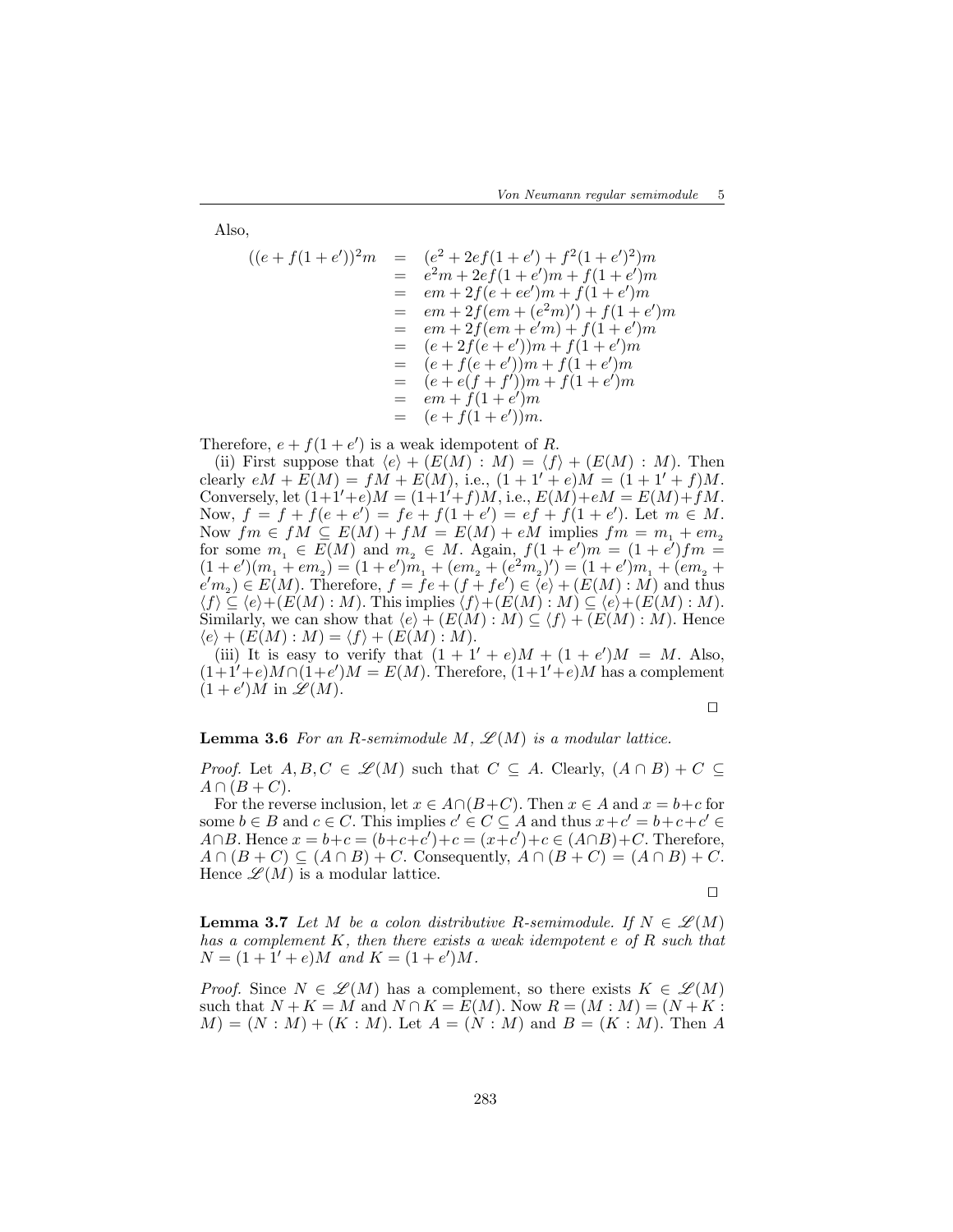and B are full ideals of R such that  $R = A + B$  and  $A \cap B = (E(M) : M)$ . Now  $A + B = R$  implies there exists  $x \in A$  and  $y \in B$  such that  $x + y = 1$ . This implies  $x^2 + xy = x$ , i.e.,  $x^2 + (x^2)' + xy = (x^2)' + x$ , i.e.,  $x + (x^2)' =$  $x^2 + (x^2)' + xy \in A \cap B = (E(M) : M)$ . This implies  $(x^2)'m + xm \in E(M)$ for all  $m \in M$ , i.e.,  $x^2m + x'm = xm + x'm$  for all  $m \in M$ . Therefore,  $x^2m = (x^2 + (x^2)' + x^2)m = (x + x' + x^2)m = xm + (x'm + x^2m) =$  $xm + (x'm + xm) = xm$  for all  $m \in M$ . Thus x is a weak idempotent of R. Let  $a \in A$ . Then  $ay \in AB \subseteq A \cap B = (E(M): M)$  implies  $aym \in E(M)$  for all  $m \in M$ . Again,  $a x m \in AM \subseteq N$  for all  $m \in M$ . Then  $a = a(x+y) = ax+ay$ implies  $am = axm + aym \in \langle x \rangle M + E(M) \subseteq xM + E(M) = (1 + 1' + x)M$ for all  $m \in M$ . Hence  $AM \subseteq (1 + 1' + x)M$ .

Now  $M = RM = ((N : M) + (K : M))M = (N : M)M + (K : M)M$ . Also,  $(K : M)M \subseteq K$  implies  $(N : M)M + K = M$ . Therefore,  $N =$  $N \cap M = N \cap ((N : M)M + K)$ . By the modular law, we have  $N = (N : M)$  $M(M + (N \cap K) = (N : M)M + E(M) = AM + E(M) = (1 + 1' + x)M.$ Similarly, we can prove that  $K = (1 + x')M$ .

⊓⊔

Definition 3.8 *Let* M *be an* R*-semimodule. An element* a *of* R *is said to be*  $M$ -vn-regular if  $aM + E(M) = a^2M + E(M)$ .

Definition 3.9 *An* R*-semimodule* M *is said to be a vn-regular semimodule if for any*  $m \in M$ ,  $Rm + E(M) = aM + E(M)$  *for some M-vn-regular element* a *of* R*.*

*Example 3.1* A semiring R is a vn-regular R-semimodule if and only if it is a vn-regular semiring.

*Example 3.2* Evey vn-regular R-module is always a vn-regular R-semimodule.

*Example 3.3* Let R be a semiring and I be a full maximal ideal of R. It can be easily verified that  $M = R/I$  is a vn-regular R-semimodule.

For further study, we need some basic results on determinant of a square matrix over a semiring. Let A be an  $n \times n$ -matrix over a semiring R. The positive determinant (see [1]), denoted by  $|A|^+$ , of A is defined by  $|A|^+ = \sum$  $\sigma \in A_n$  $a_{1\sigma(1)}a_{2\sigma(2)}\cdots a_{n\sigma(n)}$  and the negative determinant (see [1]),

denoted by  $|A|^-$ , of A is defined by  $|A|^- = \sum$  $\sigma{\in}S_n{\setminus}A_n$  $a_{1\sigma(1)}a_{2\sigma(2)}\cdots a_{n\sigma(n)},$ 

where  $S_n$  and  $A_n$  respectively denote the symmetric group and the alternating group on the set  $\{1, 2, \ldots, n\}$ . In the paper [9], the author defined determinant, called  $\varepsilon$ -determinant, of a square matrix over a semiring with an  $\varepsilon$ -function  $\varepsilon$ . According to them an element x in an additive commutative semiring R with 0 is called additively invertible in R if  $x + y = 0$  for some  $y \in R$ . Such an element y is obviously unique and denoted by  $-x$ . Let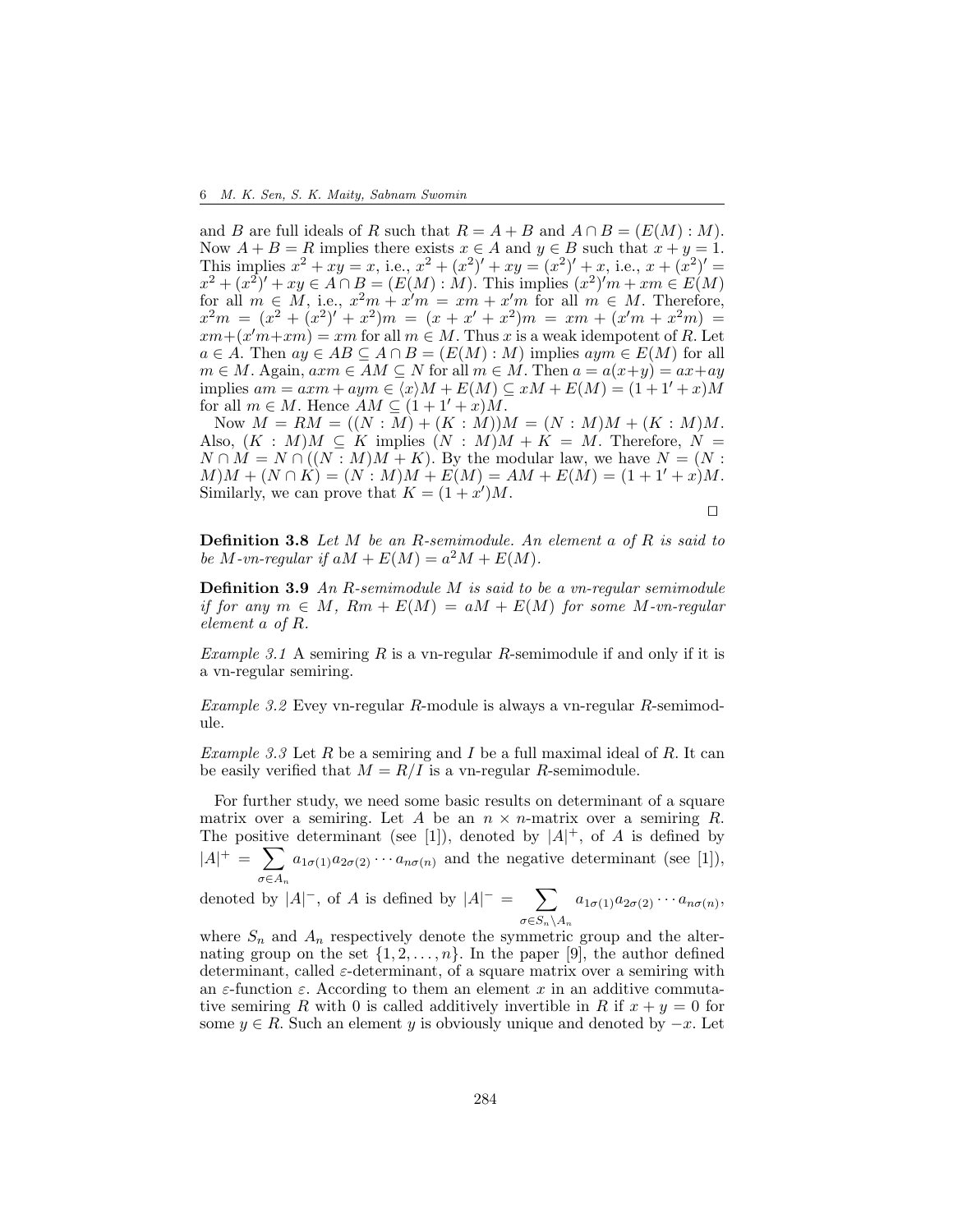$V(R)$  denote the set of all additively invertible elements in R. Let R be a semiring, not necessarily additive inverse. A bijection  $\varepsilon$  on R is called an  $\varepsilon$ function of R if  $\varepsilon(\varepsilon(a)) = a$ ,  $\varepsilon(a+b) = \varepsilon(a) + \varepsilon(b)$  and  $\varepsilon(ab) = a\varepsilon(b) = \varepsilon(a)b$ for all  $a, b \in R$  and  $\varepsilon(a) = -a$  for all  $a \in V(R)$ . Let R be a commutative semiring with an  $\varepsilon$ -function  $\varepsilon$  and A be an  $n \times n$ -matrix. In [9], the author defined  $\varepsilon$ -determinant of a square matrix A, denoted by  $\det_{\varepsilon}(A)$ , by  $\det_{\varepsilon}(A) = \sum$  $\sigma \in S_n$  $\varepsilon^{(t(\sigma))} a_{1\sigma(1)} a_{2\sigma(2)} \cdots a_{n\sigma(n)}$ , where  $t(\sigma)$  is the number of

inversions in the permutation  $\sigma$  and  $\varepsilon^{(k)}$  is defined by  $\varepsilon^{(0)}(a) = a$  and  $\varepsilon^{(r)}(a) = \varepsilon^{(r-1)}(\varepsilon(a))$  for all positive integers r. Since  $\varepsilon^{(2)}(a) = a$ , it follows that  $\det_{\varepsilon}(A)$  can be rewritten as  $\det_{\varepsilon}(A) = (|A|^+) + \varepsilon(|A|^-)$ . In the same paper the author defined an  $\varepsilon$ -minor, the  $\varepsilon$ -cofactor and the  $\varepsilon$ -adjoint of an  $n \times n$ -matrix. According to him, an  $\varepsilon$ -minor of order  $n-1$  of A is defined to be the  $\varepsilon$ -determinant of a submatrix of A obtained by striking out one row and one column from A. The  $\varepsilon$ -minor obtained by striking out the *i*-th row and the *j*-th column is written as  $M_{ij} (1 \leq i, j \leq n)$ . Here  $\varepsilon^{(i+j)} M_{ij}$  is called the  $\varepsilon$ -cofactor of the element  $a_{ij}$  and is denoted by  $A_{ij}$ . The  $\varepsilon$ -adjoint matrix of A, denoted by  $adj_{\varepsilon}(A)$ , is defined to be the transposed matrix of  $\varepsilon$ -cofactors of A, i.e.,  $adj_{\varepsilon}(A) = ((A_{ij})_{n \times n})^T$ .

**Lemma 3.10** *[9] Let* R *be a commutative semiring with an*  $\varepsilon$ -function and  $A \in M_n(R)$ . Then

 $(1) \det_{\varepsilon}(A) = \det_{\varepsilon}(A^T);$ 

(2) if two rows (or columns) of A are identical, then  $\det_{\varepsilon}(A) = |A|^{+} +$  $\varepsilon(|A|^{+}),$ 

*(3)* if  $B \in M_n(R)$  *is obtained by interchanging two rows (or columns) of* A, then  $\det_{\varepsilon}(B) = \varepsilon(\det_{\varepsilon}(A)).$ 

**Remark 3.1** If  $R$  is an additive commutative, multiplicative commutative and additive inverse semiring with identity satisfying the conditions in Corollary 2.2, then for each  $a \in R$  there exists unique element a' in R such that  $a + a' + a = a$ . So in this paper considering the  $\varepsilon$ -function as  $\varepsilon(a) = a$  $a' = 1'a$ , for all  $a \in R$ , we get by [9, Remark 2.2]  $\det_{\varepsilon}(A) = (|A|^+) + (|\dot{A}|^-)'$ . In this case, we denote  $\det_{\varepsilon}(A)$  and  $adj_{\varepsilon}(A)$  by  $\det A$  and  $adj A$  respectively. Moreover, we have

(1) det 
$$
A = (|A|^+)+(|A|^-)'
$$
 =  $\sum_{j=1}^n a_{ij} A_{ij}$   
=  $\sum_{\sigma \in S_n} (1')^{(t(\sigma))} a_{1\sigma(1)} a_{2\sigma(2)} \cdots a_{n\sigma(n)};$ 

(2) det  $A = \det A^T$ ;

(3) det  $A = |A|^{+} + (|A|^{+})' \in E^{+}(R)$ , whenever two rows (or columns) of A are identical;

(4) det  $B = (\det A)'$ , where B is obtained by interchanging two rows (or columns) of A.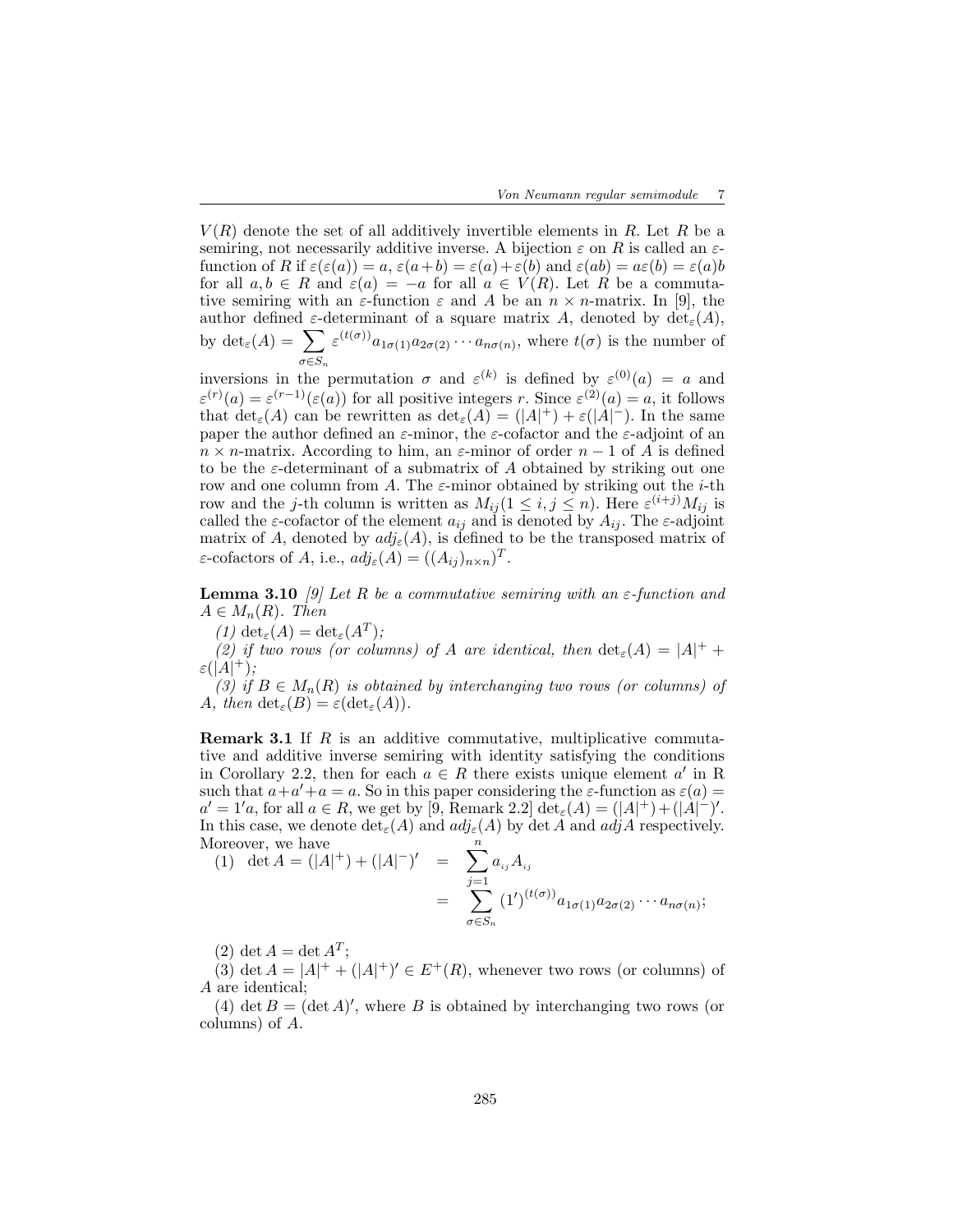**Lemma 3.11** Let  $A = (a_{ij})_{n \times n}$  be an  $n \times n$ -matrix over a semiring R and *let*  $adj A \cdot A = (b_{ij})_{n \times n}$ . Then  $b_{ii} = det A$  and  $b_{ij} \in E^+(R)$  for all  $i, j \in R$  $\{1, 2, \ldots, n\}$  *with*  $i \neq j$ .

*Proof.* By (1) of Remark 3.1, we have det  $A = \sum_{n=1}^{\infty}$  $j=1$  $a_{ij}A_{ij}$ . Also det  $A =$ 

 $\det A^T$  $\sum_{n=1}^{\infty}$  $j=1$  $a_{ji}A_{ji}$ .

Suppose  $r \in \{1, 2, ..., n\}$  such that  $r \neq i$ . We consider the matrix P by replacing the *i*-th column of A with r-th column of A. Then  $a_{ii} = a_{ir}$  for all  $j = 1, 2, \ldots, n$ . Also P has two identical columns and thus by Remark 3.1, we must have det  $P = \det P^T \in E^+(R)$ . Now, expanding the determinant of  $P^T$  by *i*-th column, we have det  $P^T = \sum_{n=1}^{n}$  $j=1$  $a_{_{ji}}A_{_{ji}}=\sum^{n}$  $j=1$  $a_{ir}A_{ji}$ . Thus, for  $i \neq r$ , we have  $\sum_{n=1}^n$  $j=1$  $a_{i,r}A_{i} = \det P \in E^{+}(R)$ . Now  $(A_{i,j})^{T} = adj A = D =$  $(d_{ij})_{n\times n}$  (say) and thus  $d_{ij} = A_{ji}$  for all  $i, j \in \{1, 2, \ldots, n\}$ . Let  $(adjA)A =$  $B = (b_{ij})_{n \times n}$ . Then  $(b_{ij})_{n \times n} = DA = (d_{ij})_{n \times n} (a_{ij})_{n \times n}$ . Therefore,  $b_{ii} =$  $\sum_{n=1}^{\infty}$  $p=1$  $d_{_{ip}}a_{_{pi}}=\sum^{n}% \frac{1}{2}\left\vert \vec{a}_{j}\right\vert ^{2}a_{_{p}}^{^{2}}=\sum^{n}\left\vert \vec{a}_{j}\right\vert ^{2}a_{_{p}}^{^{2}}=\sum^{n}\left\vert \vec{a}_{j}\right\vert ^{2}$  $p=1$  $A_{pi} a_{pi} = \sum_{i=1}^{n} A_{pi} a_{pi}$  $p=1$  $a_{pi}A_{pi} = \det A$  and for  $i \neq j$ , we have  $b_{ij} =$  $\sum_{n=1}^{\infty}$  $p=1$  $d_{ip}a_{pj} = \sum_{i=1}^{n}$  $p=1$  $A_{p i} a_{p j} = \sum_{i=1}^{n} A_{p j} a_{p j}$  $p=1$  $a_{p_i}A_{p_i} \in E^+(R)$ . ⊓⊔

Lemma 3.12 *Let* M *be a finitely generated* R*-semimodule such that* E(M) *is a k-set. Then an element a of* R *is* M-vn-regular if and only if  $\langle a \rangle$  +  $(E(M): M) = \langle a^2 \rangle + (E(M): M).$ 

*Proof.* If  $\langle a \rangle + (E(M) : M) = \langle a^2 \rangle + (E(M) : M)$ , then  $a = a + a' + a \in$  $\langle a \rangle + (E(M) : M) = \langle a^2 \rangle + (E(M) : M)$  implies  $a = ra^2 + r_1$  for some  $r_1 \in (E(M) : M)$  and  $r \in R$ . Thus  $aM + E(M) \subseteq a^2M + E(M)$ . Since  $a^2M + E(M) \subseteq aM + E(M)$  holds trivially, we have  $aM + E(M) = a^2M +$  $E(M)$  and hence a is M-vn-regular.

Conversely, let an element a of R be a M-vn-regular element, i.e.,  $aM +$  $E(M) = a^2M + E(M)$ . Then we have  $\langle a \rangle M + E(M) = \langle a \rangle \langle a \rangle M + E(M)$ . Since M is finitely generated, it follows that  $\langle a \rangle M$  is also finitely generated. Let  $\langle a \rangle M$  be generated by  $x_1, x_2, \ldots, x_n$ . Now for all  $i = 1, 2, \ldots, n; x_i \in$  $\langle a \rangle M \subseteq \langle a \rangle M + E(M) = \langle a \rangle \langle a \rangle M + E(M)$  implies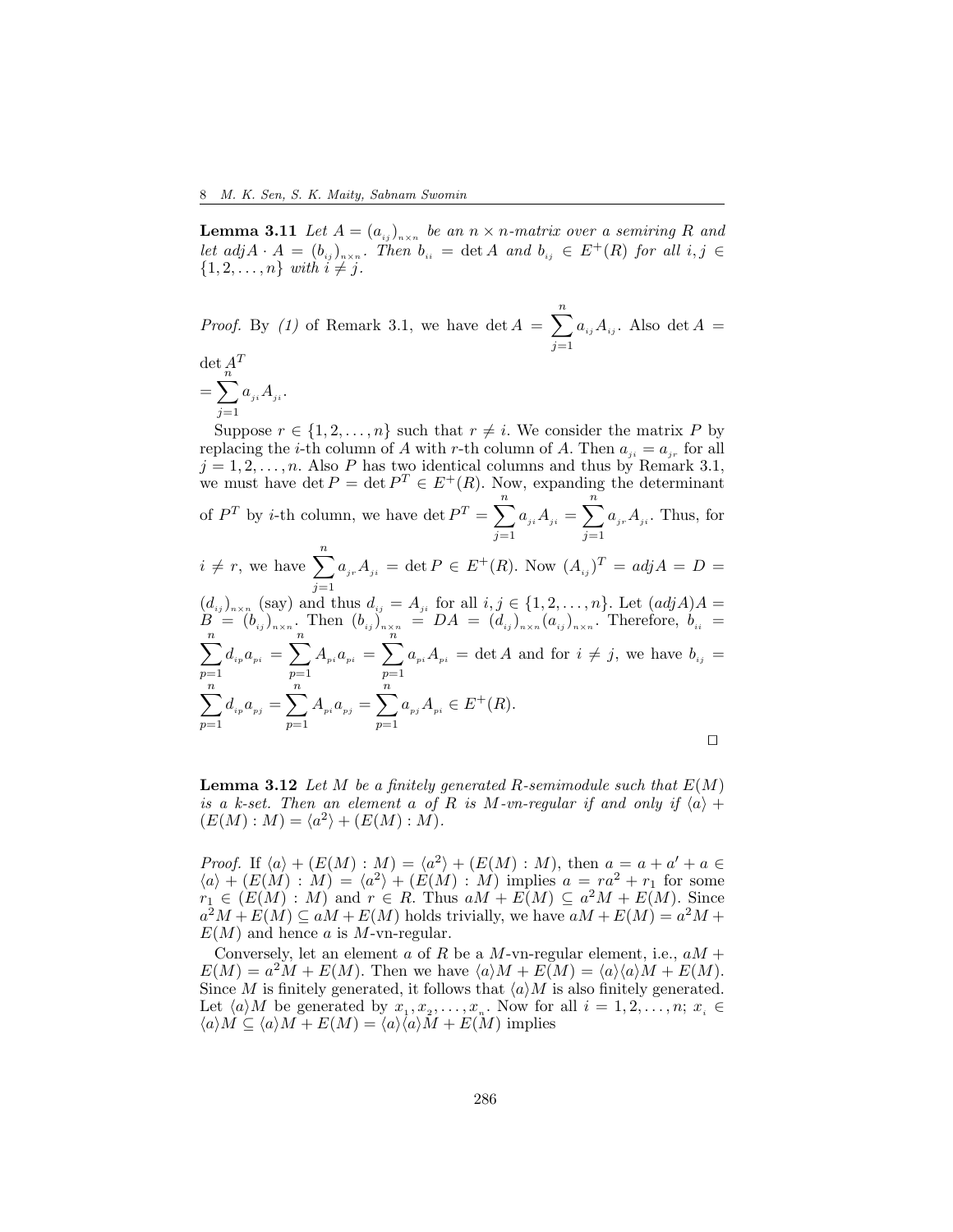$$
x_1 = a_{11}x_1 + a_{12}x_2 + \cdots + a_{1n}x_n + g_1,
$$
  
\n
$$
x_2 = a_{21}x_1 + a_{22}x_2 + \cdots + a_{2n}x_n + g_2,
$$
  
\n
$$
\vdots \qquad \vdots
$$
  
\n
$$
x_n = a_{n1}x_1 + a_{n2}x_2 + \cdots + a_{nn}x_n + g_n,
$$

for some  $a_{\scriptscriptstyle ij} \in \langle a \rangle$  and  $g_{\scriptscriptstyle i} \in E(M)$  for  $i,j \in \{1,2,\ldots,n\},$ i.e.,

$$
(1+a'_{11})x_1+a'_{12}x_2+\cdots+a'_{1n}x_n = (a_{11}+a'_{11})x_1+(a_{12}+a'_{12})x_2+\cdots+(a_{1n}+a'_{1n})x_n+g_1,a'_{21}x_1+(1+a'_{22})x_2+\cdots+a'_{2n}x_n = (a_{21}+a'_{21})x_1+(a_{22}+a'_{22})x_2+\cdots+(a_{2n}+a'_{2n})x_n+g_2,\vdots \qquad \vdots \qquad \vdots
$$
  
\n
$$
a'_{n1}x_1+a'_{n2}x_2+\cdots+(1+a'_{nn})x_n = (a_{n1}+a'_{n1})x_1+(a_{n2}+a'_{n2})x_2+\cdots+(a_{n1}+a'_{nn})x_n+g_n.
$$

This implies

$$
(1 + a'_{11})x_1 + a'_{12}x_2 + \cdots + a'_{1n}x_n = e_1,
$$
  
\n
$$
a'_{21}x_1 + (1 + a'_{22})x_2 + \cdots + a'_{2n}x_n = e_2,
$$
  
\n
$$
\vdots \qquad \vdots
$$
  
\n
$$
a'_{n1}x_1 + a'_{n2}x_2 + \cdots + (1 + a'_{nn})x_n = e_n,
$$

where  $e_i = (a_{i1} + a'_{i1})x_1 + (a_{i2} + a'_{i2})x_2 + \cdots + (a_{in} + a'_{in})x_n + g_i \in E(M)$ , for each  $i = 1, 2, \ldots, n$ .

This implies

$$
\begin{pmatrix} 1 + a'_{11} & a'_{12} & \cdots & a'_{1n} \\ a'_{21} & 1 + a'_{22} & \cdots & a'_{2n} \\ \vdots & \vdots & & \vdots \\ a'_{n1} & a'_{n2} & \cdots & 1 + a'_{nn} \end{pmatrix} \begin{pmatrix} x_1 \\ x_2 \\ \vdots \\ x_n \end{pmatrix} \ = \ \begin{pmatrix} e_1 \\ e_2 \\ \vdots \\ e_n \end{pmatrix}.
$$

Let 
$$
A = \begin{pmatrix} 1 + a'_{11} & a'_{12} & \dots & a'_{1n} \\ a'_{21} & 1 + a'_{22} & \dots & a'_{2n} \\ \vdots & \vdots & & \vdots \\ a'_{n1} & a'_{n2} & \dots & 1 + a'_{nn} \end{pmatrix}
$$
 and  $(adj A)A = B = (b_{ij})_{n \times n}$ ,

where  $b_{ii} = \det A$  and  $b_{ij} \in E^+(R)$  for all  $i \neq j$ . Then we have

$$
(adj A) A \begin{pmatrix} x_1 \\ x_2 \\ \vdots \\ x_n \end{pmatrix} = (aj dA) \begin{pmatrix} e_1 \\ e_2 \\ \vdots \\ e_n \end{pmatrix}, \text{ i.e., } B \begin{pmatrix} x_1 \\ x_2 \\ \vdots \\ x_n \end{pmatrix} = (adj A) \begin{pmatrix} e_1 \\ e_2 \\ \vdots \\ e_n \end{pmatrix},
$$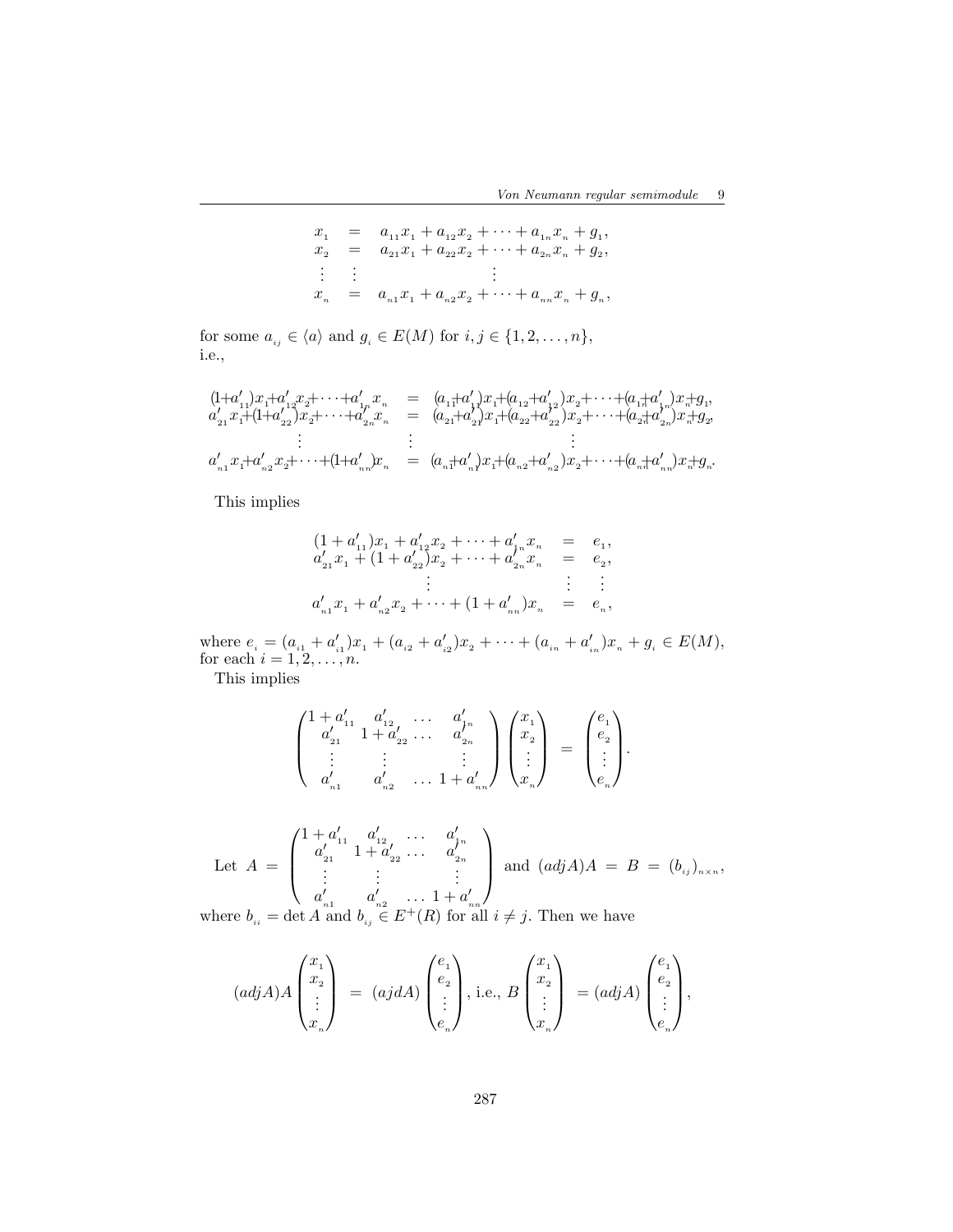10 M. K. Sen, S. K. Maity, Sabnam Swomin

i.e., 
$$
\begin{pmatrix} \det A & b_{12} & \cdots & b_{1n} \\ b_{21} & \det A & \cdots & b_{2n} \\ \vdots & \vdots & & \vdots \\ b_{n1} & b_{n2} & \cdots & \det A \end{pmatrix} \begin{pmatrix} x_1 \\ x_2 \\ \vdots \\ x_n \end{pmatrix} = \begin{pmatrix} A_{11} & A_{21} & \cdots & A_{n1} \\ A_{12} & A_{22} & \cdots & A_{n2} \\ \vdots & \vdots & & \vdots \\ A_{1n} & A_{2n} & \cdots & A_{nn} \end{pmatrix} \begin{pmatrix} e_1 \\ e_2 \\ \vdots \\ e_n \end{pmatrix}.
$$

$$
\begin{pmatrix}\n(\det A)x_1 + b_{12}x_2 + \dots + b_{1n}x_n \\
b_{21}x_1 + (\det A)x_2 + b_{23}x_3 + \dots + b_{2n}x_n \\
\vdots \\
b_{n1}x_1 + b_{n2}x_2 + \dots + b_{nn-1}x_{n-1} + (\det A)x_n\n\end{pmatrix} = \begin{pmatrix}\n\sum_{i=1}^{n} A_{i1}e_i \\
\sum_{i=1}^{n} A_{i2}e_i \\
\vdots \\
\sum_{i=1}^{n} A_{ine_i}\n\end{pmatrix} = \begin{pmatrix}\nf_1 \\
f_2 \\
\vdots \\
f_n\n\end{pmatrix},
$$

where for  $j = 1, 2, ..., n$ ;  $f_j = \sum_{i=1}^{n} A_{ij} e_i \in E(M)$ . Since  $E(M)$  is k-set,

we must have  $(\det A)x_i \in E(M)$ , for all  $i = 1, 2, ..., n$ . Again, since each  $a_{ij} \in \langle a \rangle$  and  $\langle a \rangle$  is an ideal, it follows that  $a'_{ij} \in \langle a \rangle$  and thus we have  $a'_{ij} = r_{ij}a$  for some  $r_{ij} \in R$ , for all  $i, j \in \{1, 2, \ldots, n\}$ . Therefore, det  $A =$  $(1+a'_{11})(1+a'_{22})\cdots(1+a'_{nn})+ \sum$  $\sigma{\in}S_n\backslash\{id\}$  $(1')^{(t(\sigma))} a_{1\sigma(1)} a_{2\sigma(2)} \cdots a_{n\sigma(n)} = 1 + ra$ 

for some  $r \in R$ . Thus,  $(1+ra)aM \subseteq E(M)$ . So  $(1+ra)a \in (E(M):M)$ . This implies that  $(1 + ra)a = r_1$  for some  $r_1 \in (E(M) : M)$ . Then  $a + ra^2 = r_1$ , i.e.,  $a + ra^2 + (ra^2)' = r_1 + (ra^2)'$ , i.e.,  $a = r'a^2 + r_1 \in \langle a^2 \rangle + (E(M) : M)$ . Therefore  $\langle a \rangle + (E(M) : M) \subseteq \langle a^2 \rangle + (E(M) : M)$  and hence it follows that  $\langle a \rangle + (E(M) : M) = \langle a^2 \rangle + (E(M) : M).$ 

$$
\qquad \qquad \Box
$$

 $\lambda$ 

Theorem 3.13 *Suppose* M *is a finitely generated* R*-semimodule such that* E(M) *is a k-set. Then an element* a *of* R *is* M*-vn-regular if and only if*  $aM + E(M) = eM + E(M)$  *for some weak idempotent e of R.* 

*Proof.* First suppose that the element  $\alpha$  of  $R$  is M-vn-regular. Then by definition, we have  $aM + E(M) = a^2M + E(M)$  and so by Lemma 3.12  $\langle a \rangle + (E(M) : M) = \langle a^2 \rangle + (E(M) : M)$ . This implies  $a = ra^2 + r_1$  for some  $r \in R$  and  $r_1 \in (E(M):M)$ . Let  $e = ar$ . Then  $e = (ra^2 + r_1)r$ , i.e.,  $e = e^2 + rr_1$ . Now  $(e + (e^2)')m = (e^2 + (e^2)' + rr_1)m \in E(M)$  for all m. This implies  $e + (e^2)' \in (E(M) : M)$ , i.e.,  $e^2 + e' \in (E(M) : M)$  and hence by Lemma 3.2, we have that  $e$  is a weak idempotent of  $R$ . We now show that  $\langle a \rangle + (E(M): M) = \langle e \rangle + (E(M): M)$ . As  $e = ar$ , it follows that  $\langle e \rangle \subseteq \langle a \rangle$ . As  $a = ra^2 + r_1$ , we have  $a = ea + r_1$ , so  $a \in \langle e \rangle + (E(M) : M)$ , and therefore  $\langle a \rangle + (E(M) : M) = \langle e \rangle + (E(M) : M)$ . Hence  $aM + E(M) = eM + E(M)$ .

Conversely we assume that  $aM + E(M) = eM + E(M)$  for some weak idempotent e of R. Since e is weak idempotent, we have  $eM = e^2M$ . Clearly,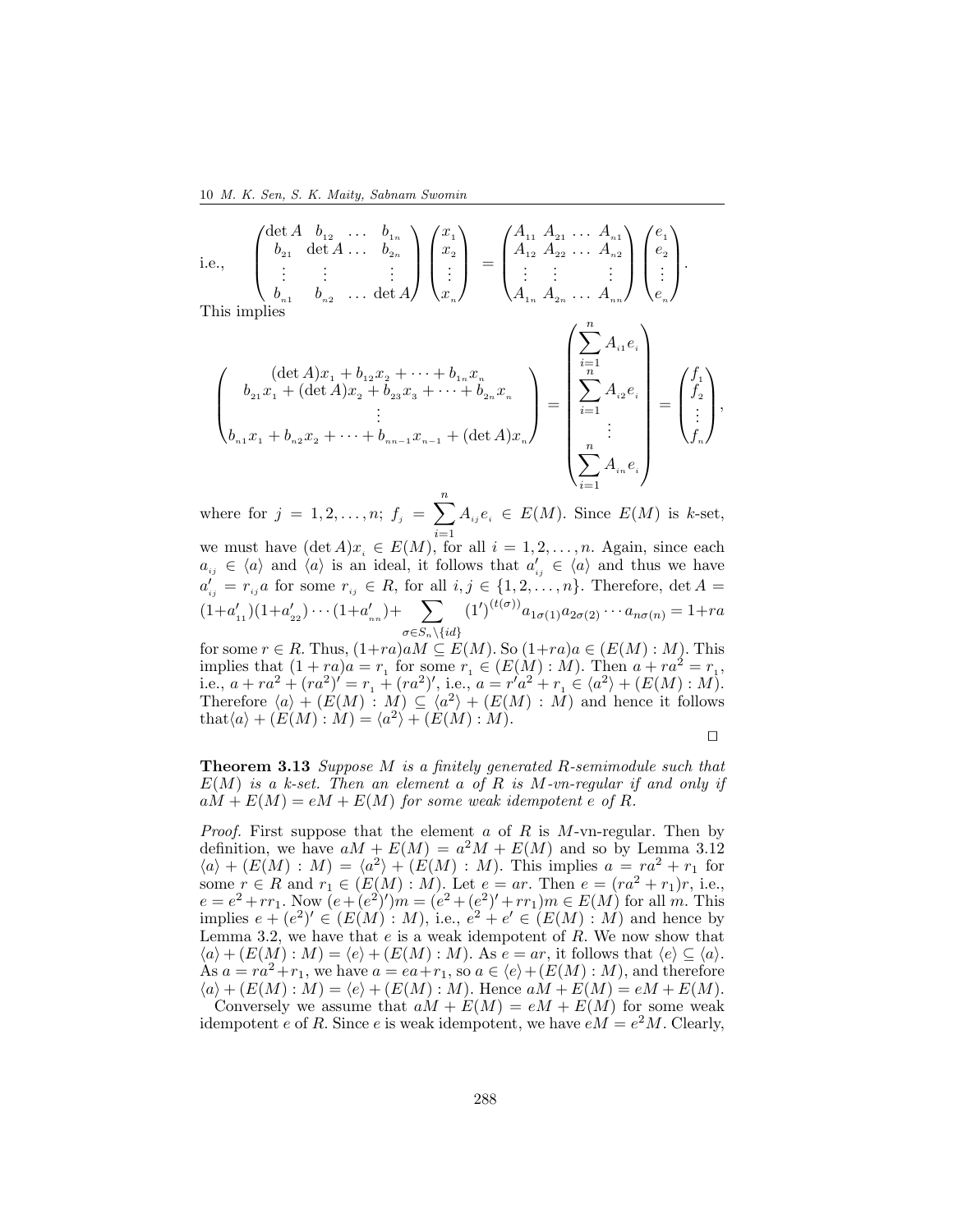$a^2M + E(M) \subseteq aM + E(M)$ . For the reverse inclusion, let  $am + m_1 \in$  $aM + E(M)$  for some  $m \in M$  and  $m<sub>1</sub> \in E(M)$ . Then  $am + m<sub>1</sub> \in aM +$  $E(M) = eM + E(M)$  and thus  $am + m_1 = em_2 + m_3$  for some  $m_2 \in$ M and  $m_3 \in E(M)$ . Again,  $em_2 = em_2 + em'_2 + em_2 \in eM + E(M)$  $aM + E(M)$  implies  $em_2 = am_4 + m_5$  for some  $m_4 \in M$  and  $m_5 \in E(M)$ . Therefore,  $am + m_1 = em_2 + m_3 = e^2m_2 + m_3 = e(am_4 + m_5) + m_3 =$  $a(em_4) + em_5 + m_3 = a(em_4) + m_6$ , where  $m_6 = em_5 + m_3 \in E(M)$ . Again,  $em_4 = em_4 + em'_4 + em_4 \in eM + E(M) = aM + E(M)$  implies  $em_4 = am_7 + e_8$  for some  $m_7 \in M$  and  $m_8 \in E(M)$ . Thus,  $am + m_1 =$  $a(am_\tau+e_s)+m_{\rm s} = a^2m_\tau+ae_s+m_{\rm s} \in a^2M+E(M)$ , as  $ae_s+m_{\rm s} \in E(M)$ . Hence  $aM + E(M) \subseteq a^2M + E(M)$  and thus  $aM + E(M) = a^2M + E(M)$ . Consequently, a is M-vn-regular.

⊓⊔

Corollary 3.14 *Suppose* M *is a finitely generated* R*-semimodule such that* E(M) *is a k-set. Then an element* a *of* R *is* M*-vn-regular if and only if there exists a weak idempotent*  $e$  *of*  $R$  *such that*  $aM + E(M) = (1 + 1' + e)M$ .

Lemma 3.15 *Let* M *be an* R*-semimodule and* e, f *be two weak idempotents of* R. Then there exists a weak idempotent  $g \in R$  such that  $eM + fM = gM$ .

*Proof.* Now by Lemma 3.5, it follows that  $g = e + f(1 + e')$  is a weak idempotent of R. We now show that for this g, we have  $eM + fM = gM$ . Let  $m\in M.$  Then

$$
egm = e(e + f(1 + e'))m = (e2 + f(e + (e2))')m
$$
  
=  $e2m + f(em + (e2m)')$   
=  $em + f(em + e'm')$   
=  $(e + f(e + e'))m$   
=  $em$  [by condition *(iii)* in Corollary 2.2].

This implies  $eM \subseteq gM$ .

Again,

$$
fgm = f(e + f(1 + e'))m = fem + f^2m + (f^2em)'
$$
  
=  $fem + fm + fe'm$   
=  $(f + f(e + e'))m$   
=  $fm$  [by condition *(iii)* in Corollary 2.2].

Therefore,  $fM \subseteq gM$  and hence  $eM + fM \subseteq gM$ . The reverse inclusion  $gM = (e + f(1 + e^{t}))M \subseteq eM + fM$  follows trivially. Consequently, we have  $eM + fM = gM$ .

⊓⊔

Definition 3.16 *Let* I *be an ideal of a semiring* R*. Then* I *defines an equiv-* $\alpha$  *alence relation*  $\rho_I$  *on*  $R$ *, called the Bourne relation* [1], given by  $\alpha \rho_I$  b if and *only if there exist elements*  $i_1, i_2 \in I$  *satisfying*  $a+i_1 = b+i_2$ . One can easily *check that*  $\rho_I$  *is a congruence relation on* R, called Bourne congruence [1]. *We denote the semiring of all equivalence classes of elements of* R *under this*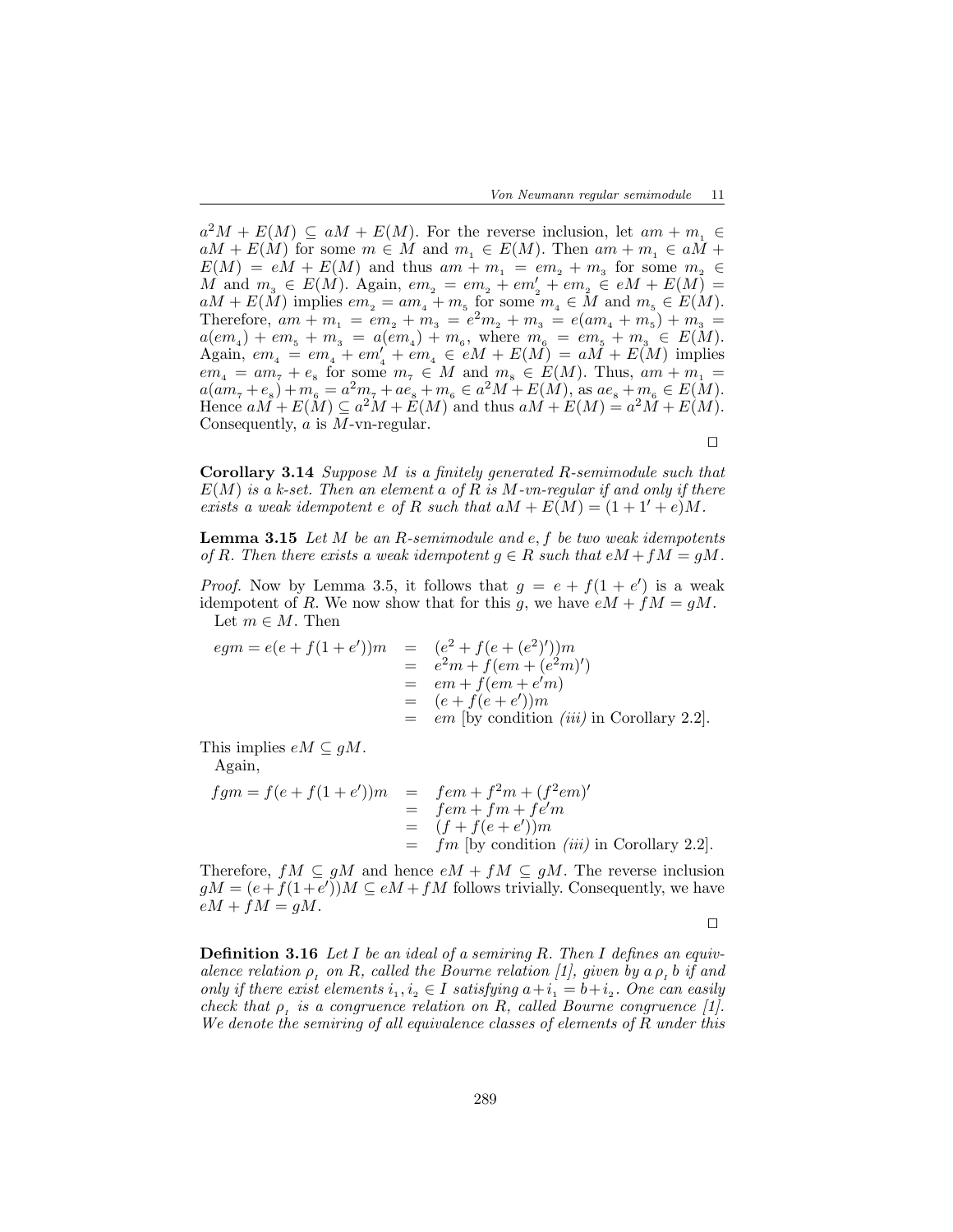*relation*  $\rho$ <sub>*r*</sub> by  $R/I$  and the equivalence class containing an element  $r \in R$ *by*  $r/I$ *.* 

Lemma 3.17 *Suppose* M *is a finitely generated vn-regular* R*-semimodule such that*  $E(M)$  *is a k-set. Then*  $R/(E(M):M)$  *is a vn-regular ring.* 

*Proof.* Since  $E(M)$  is a k-set, we can easily prove that  $(E(M): M)$  is a k-ideal of R. First we show that  $R/(E(M) : M)$  is a ring. For this it is enough to show that  $R/(E(M):M)$  contains a unique additive idempotent element. Now,  $(e/(E(M):M))+(e/(E(M):M))=e/(E(M):M)$ , for any  $e/(E(M): M) \in E^+(R/(E(M): M))$ . Therefore  $(e+e)/(E(M): M)$  $e/(E(M): M)$ , i.e.,  $e + e + i = e + j$  for some  $i, j \in (E(M): M)$ . This implies  $e + i = e' + e + j$  and thus  $e \in (E(M) : M)$ , as  $(E(M) : M)$  is a k-ideal of R. Now for any two elements  $a/(E(M): M)$ ,  $b/(E(M): M) \in$  $E^+(R/(E(M):M))$ , we have  $a, b \in (E(M):M)$ . Also  $a + b = b + a$ . This implies  $a/(E(M):M) = b/(E(M):M)$  and hence  $R/(E(M):M)$  is ring.

We now show that  $R/(E(M):M)$  is a vn-regular ring. Let  $a \in R$ . Since M is finitely generated, it follows that  $aM$  is also finitely generated, and

hence  $aM = \sum_{n=1}^{\infty}$  $i=1$  $Rx_i$  for some  $x_1, x_2, \ldots, x_n \in aM \subseteq M$ . Since M is a

vn-regular semimodule, for each i, there exists a  $M$ -vn-regular element  $a_i$ of R such that  $Rx_i + E(M) = a_iM + E(M)$ . As M is finitely generated semimodule, by Theorem 3.13, for each  $i$ , there exists a weak idempotent  $e_i$  of R such that  $a_iM + E(M) = e_iM + E(M)$ . Again by Lemma 3.15,  $\sum_{n=1}^{\infty}$ 

 $i=1$  $Rx_i + E(M) = eM + E(M)$  for some weak idempotent e of R. Thus

 $aM + E(M) = eM + E(M)$  and hence by Theorem 3.13, it follows that a is M-vn-regular and thus by Lemma 3.12, we have  $\langle a \rangle + (E(M) : M) = \langle a^2 \rangle +$  $(E(M): M)$ . Now,  $a = a + a' + a \in \langle a \rangle + (E(M): M) = \langle a^2 \rangle + (E(M): M)$ implies  $a = ra^2 + r_1$ , for some  $r \in R$  and  $r_1 \in (E(M) : M)$ . This implies  $a + (a' + a) = a = ra^2 + r_1$  with  $a' + a, r_1 \in (E(M) : M)$ . Therefore,  $a/(E(M) : M) = a^2r/(E(M) : M)$  for some element  $r/(E(M) : M) \in$  $R/(E(M):M)$ . Hence  $R/(E(M):M)$  is a vn-regular ring.

⊓⊔

Definition 3.18 *An* R*-semimodule* M *is said to be a multiplication semimodule if for each subsemimodule* N *of* M *there exists an ideal* I *of* R *such that*  $N = IM$ .

Theorem 3.19 *An* R*-semimodule* M *is a multiplication semimodule if and only if for each*  $m \in M$  *there exists an ideal* I *of* R *such that*  $Rm = IM$ .

*Proof.* First suppose that an R-semimodule M is a multiplication semimodule. Then for each  $m \in M$ , we have Rm is a subsemimodule of M and hence there exists an ideal I of R such that  $Rm = IM$ .

Conversely, suppose that the given condition holds. To show  $M$  is a multiplication semimodule, let  $N$  be a subsemimodule of  $M$ . Then for each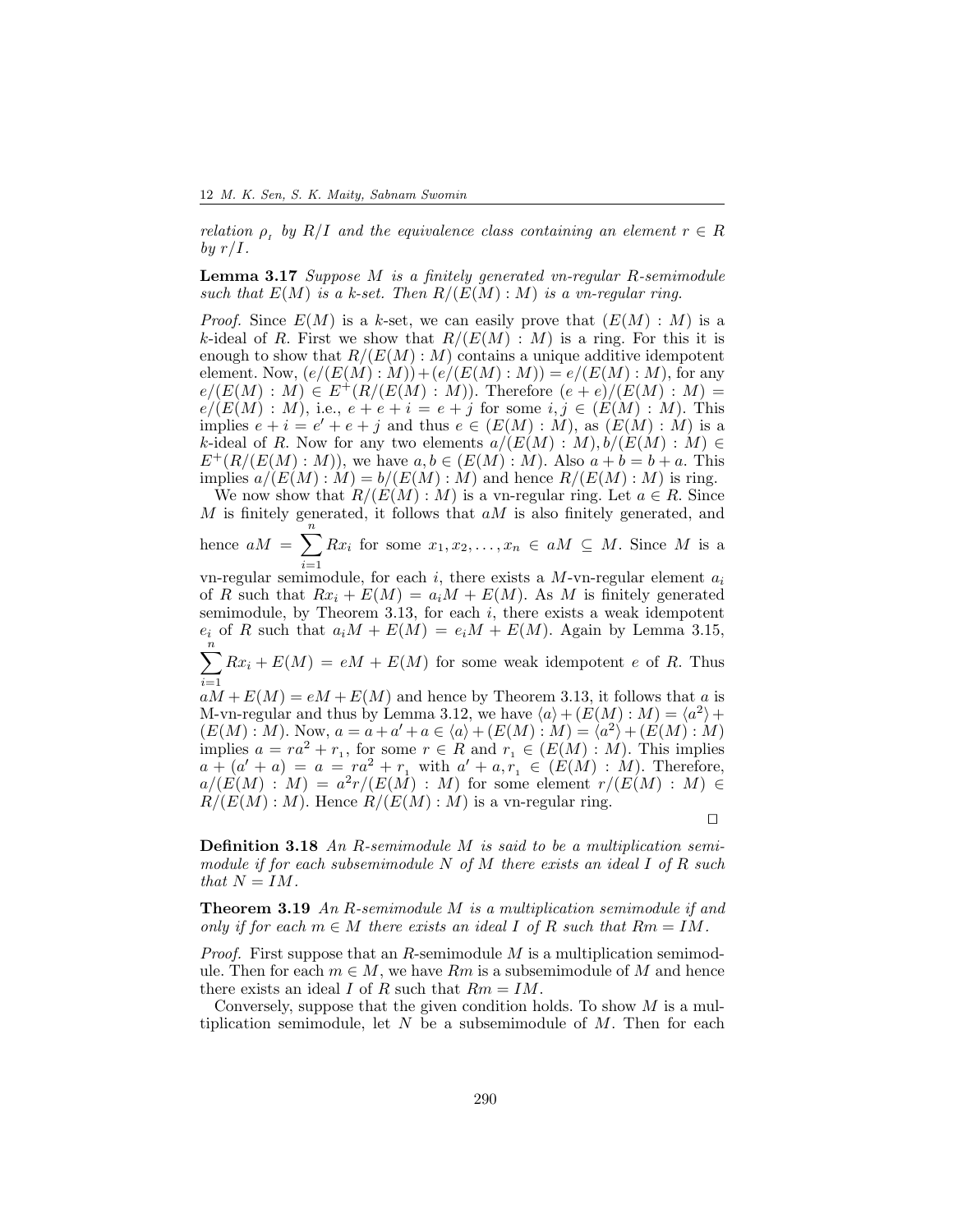$m \in N$ , there exists an ideal  $I_m$  of R such that  $Rm = I_m M$ . Let  $I = \sum_{i=1}^{n} I_m$ m∈N  $I_m$ .

Then I is an ideal of R such that  $N = IM$ . Consequently, M is a multiplication semimodule.

⊓⊔

Lemma 3.20 *Let* M *be a multiplication* R*-semimodule such that* E(M) *is a k-set. If* R/(E(M) : M) *is a vn-regular ring, then* M*is a vn-regular semimodule.*

*Proof.* Let  $a \in R$ . Then  $a/(E(M): M) \in R/(E(M): M)$ . Since  $R/(E(M):$ M) is a vn-regular ring, so there exists an element  $x \in R$  such that  $a/(E(M))$ :  $(M) = (a^2/(E(M): \overline{M}))(x/(E(M): M))$ . So there exist  $p, q \in (E(M): \overline{M})$ such that  $a + p = a^2x + q$ . Then  $a + (a^2x)' + p = (a^2 + (a^2)')x + q \in$  $(E(M): M)$ . As  $(E(M): M)$  is a k-ideal of R, it follows that  $a + (a^2x) \in$  $(E(M): M)$ . So  $a + (a^2x)' = r_1$  for some  $r_1 \in (E(M): M)$ . Therefore,  $a + (a^2x)' + a^2x = r_1 + a^2x$ . Then  $a = r_1 + a^2x$ . Now if we take  $e = ax$ , then clearly  $aM + E(M) = eM + E(M)$ . Also e is weak idempotent of R. Then a is a M-vn-regular element of R. Let  $m \in M$ . Since M is a multiplication semimodule, there exists an ideal I of R such that  $Rm = IM$ . Let  $r \in I$ . Then for any  $m_1 \in M$ , we have  $rm_1 \in IM = Rm$  and thus  $r \in (Rm : M)$ . This implies  $I \subseteq (Rm : M)$ . Hence  $Rm = IM \subseteq (Rm : M)M \subseteq Rm$ and therefore  $Rm = (Rm : M)M$ . Now  $m \in Rm = (Rm : M)M$  implies

 $m = \sum_{k=1}^{k}$  $i=1$  $a_i m_i$ , where  $a_i \in (Rm : M)$  and  $m_i \in M$  for all  $i = 1, 2, \ldots, k$ .

Let  $J = \langle a_1, a_2, \ldots, a_k \rangle$ . Then J is a finitely generated ideal of R such that  $J \subseteq (Rm : M)$ . Moreover, it is easy to verify that  $Rm = JM$ . Since J is finitely generated and for each  $a \in R$ ,  $aM + E(M) = eM + E(M)$  for some weak idempotent e of R, therefore by Lemma 3.15, we have  $Rm + E(M) =$  $JM + E(M) = fM + E(M)$  for some weak idempotent f of R. Consequently, M is a vn-regular semimodule.

⊓⊔

Definition 3.21 *A subsemimodule* N *of a semimodule* M *is called full if*  $E(M) \subseteq N$ . A subsemimodule N is said to be M-cyclic if  $N = aM$  for *some*  $a \in R$  *and in this case we say that the subsemimodule* N *is an* M*cyclic subsemimodule of* M *generated by the element* a *of* R*. An* M*-cyclic subsemimodule of an R-semimodule M of the form*  $E(M) + aM$  *is called a full* M-cyclic subsemimodule of M and in this case we say that  $E(M) + aM$ *is a full* M*-cyclic subsemimodule of* M *generated by the element* a *of* R*.*

Lemma 3.22 E(M) *is a full* M*-cyclic subsemimodule of* M*.*

*Proof.* Since M is an inverse R-semimodule, we have  $E(M) + (1+1)M \subseteq$  $E(M)$ . Let  $m \in E(M)$ . Now  $m = 1 \cdot m = (1 + 1' + 1)m = m + (1' + 1)m \in$  $E(M) + (1+1)M$ . Hence  $E(M) = E(M) + (1+1)M$  and consequently  $E(M)$  is a full M-cyclic subsemimodule.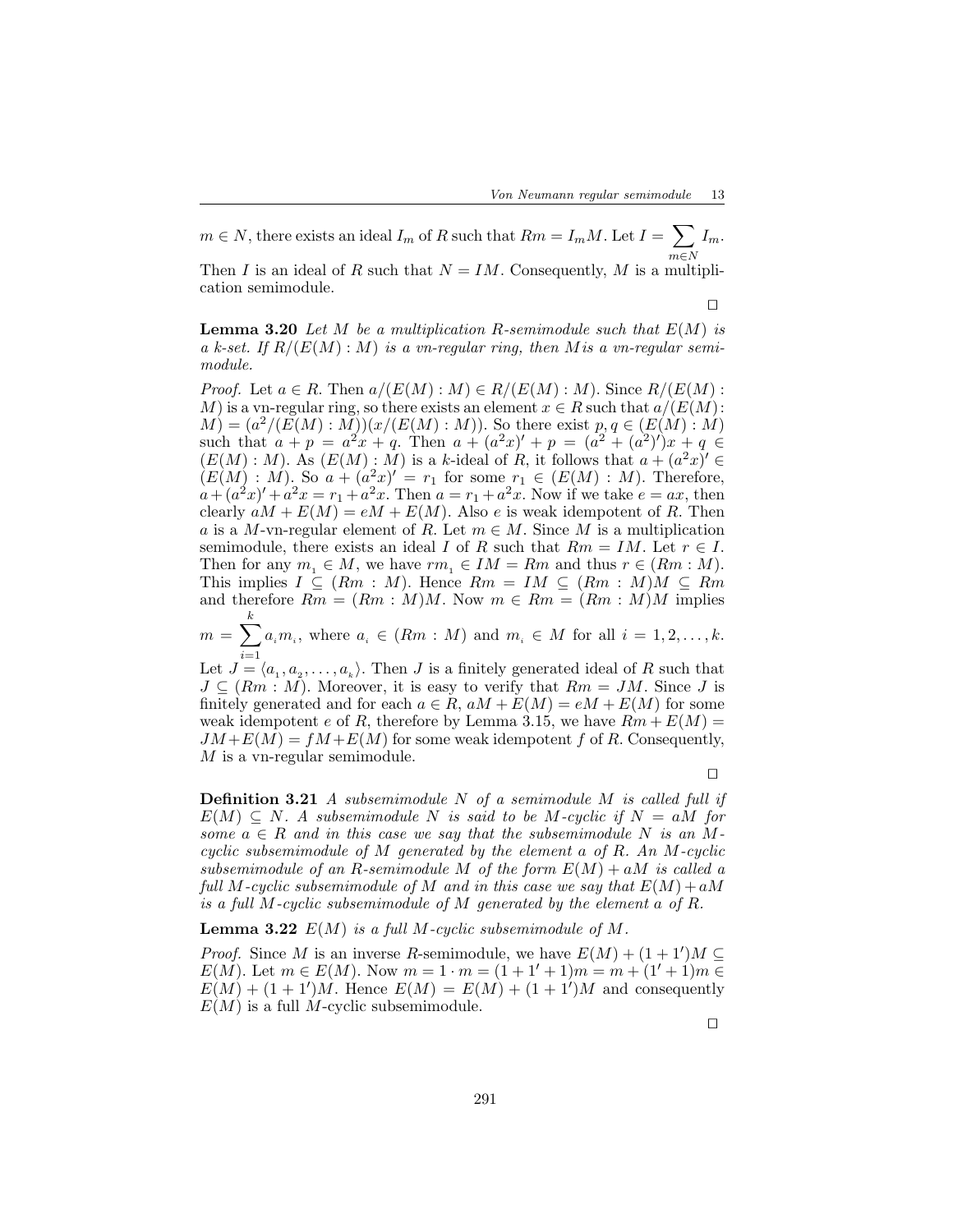**Remark 3.2** We note that for any  $m \in E(M)$ , we have  $m = 1 \cdot m =$  $(1 + g + g')m = m + gm = (1 + g)m \in (1 + g)M$ , where  $g \in R$ . Thus any M-cyclic subsemimodule of the form  $(1 + g)M$  is a full subsemimodule of M. Hence, in particular, for any weak idempotent e of R,  $(1+e)M$  is also a full subsemimodule of M. In this connection we have the following result.

Theorem 3.23 *Let* e *be a weak idempotent of* R*. Then the* M*-cyclic subsemimodule* eM *is full* M-cyclic if and only if  $eM = (1 + f')M$  for some *weak idempotent* f *of* R*.*

*Proof.* First suppose that eM is a full M-cyclic subsemimodule. Since the element e is a weak idempotent of R, by Lemma 3.5, we have  $(1+e')$  is also a weak idempotent of R. Let  $f = 1 + e'$ . Now,  $1 + f' = 1 + 1' + e$  implies  $(1+f')M = (1+1'+e)M \subseteq E(M)+eM \subseteq eM$ . Also, for any  $m \in M$ , we have  $em = (e + e' + e)m = (e + e')m + e^2m = (1 + 1' + e)em = (1 + f')em \in$  $(1+f')M$ . Thus  $eM \subseteq (1+f')M$ . Consequently,  $eM = (1+f')M$ .

Converse part follows from Remark 3.2.

⊓⊔

Lemma 3.24 *In an* R*-semimodule* M*, the* M*-cyclic subsemimodules* (1 +  $(e')M$  and  $(1+1'+e)M$  are complement to each other, where e is a weak *idempotent of* R*.*

*Proof.* Now for any  $m \in M$ , we have  $m = 1 \cdot m = (1 + 1' + 1 + e +$  $e'(m) = (1 + e'(m) + (1 + 1' + e)m) \in (1 + e'(m) + (1 + 1' + e)m)$  and thus  $(1 + e')\dot{M} + (1 + 1' + e)M = M$ . Now, if  $m_1 \in (1 + e')M \cap (1 + 1' + e)M$ , then  $m_1 = (1 + e')m_2 = (1 + 1' + e)m_3$  for some  $m_2, m_3 \in M$ . Then  $m_1 = (1+e')m_1 = (1+1'+e)m_1$ . Now  $m_1 = (1+1'+e)m_1 = m_1 + (1'+e)m_1 =$  $m_1 + m_1' \in E(M)$ . Thus,  $(1+e')M \cap (1+1'+e)M = E(M)$  and hence  $(1+e')M$ and  $(1 + 1' + e)M$  are complement to each other.

⊓⊔

Combining Lemma 3.7 and Lemma 3.24, we at once have the following theorem.

Theorem 3.25 *Let* M *be a colon distributive* R*-semimodule. Then two subsemimodules* N *and* K *of* M *are complement to each other if and only if there exists a weak idempotent* e of R *such that*  $N = (1 + 1' + e)M$  *and*  $K = (1 + e')M$ .

Combining Theorem 3.13 and Theorem 3.25, we have the following corollary.

Corollary 3.26 *Let* M *be a colon distributive* R*-semimodule. The following statements are equivalent :*

*(1)* M *is vn-regular,*

*(2) For every* m ∈ M*, there exists a weak idempotent* e *of* R *such that*  $Rm + E(M) = (1 + 1' + e)M$ ,

*(3) For every*  $m \in M$ , the subsemimodule  $Rm + E(M)$  has a complement.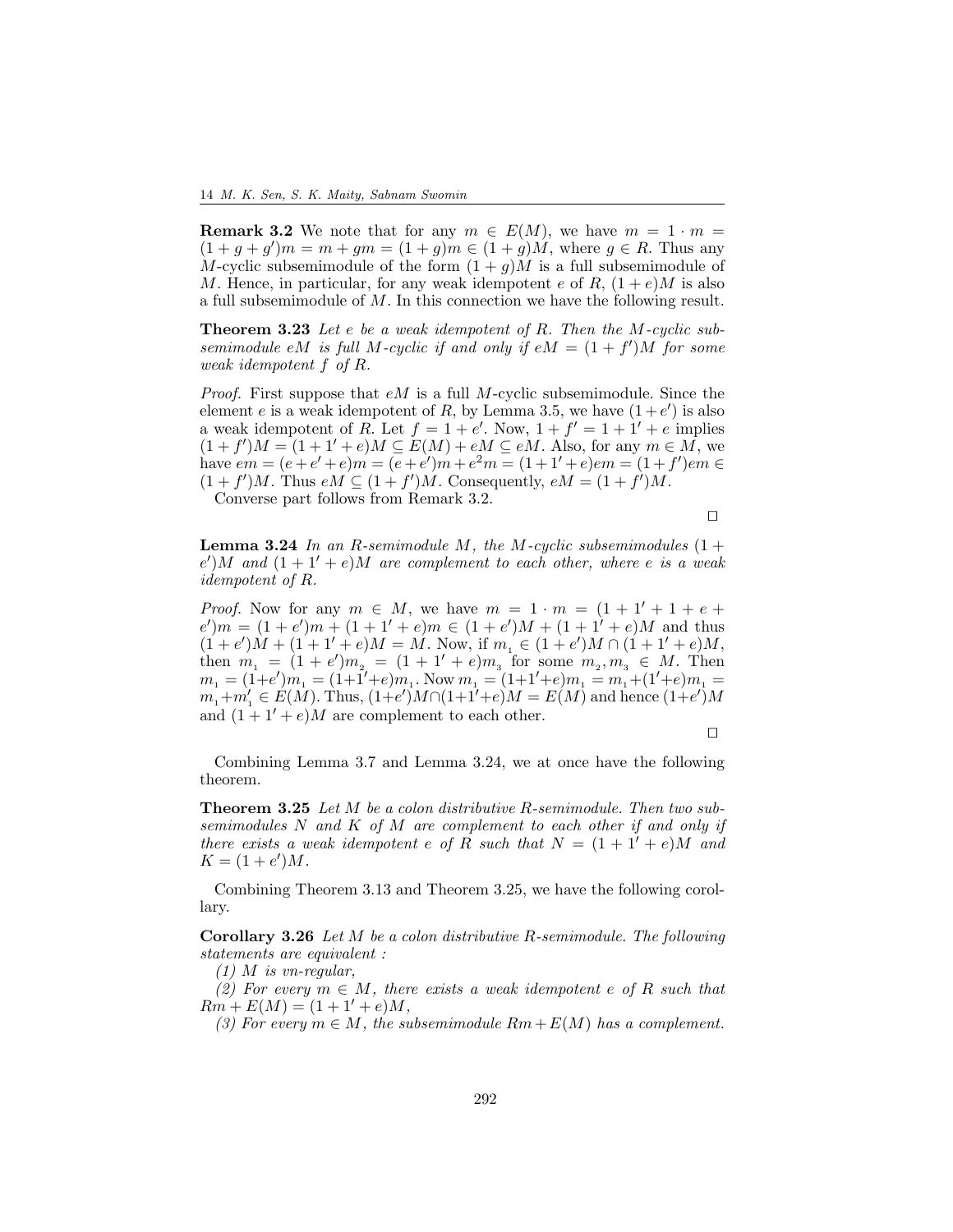Theorem 3.27 *Let* M *be an* R*-semimodule and* a, b *be two* M*-vn-regular elements of*  $R$ *. Then the sum of two full*  $M$ *-cyclic subsemimodules*  $E(M)$  + aM and  $E(M) + bM$  is again a full M-cyclic subsemimodule of M.

*Proof.* Now for M-vn-regular elements  $a, b \in R$ , there exist weak idempotent elements  $e, f \in R$  such that  $E(M) + aM = E(M) + eM$  and  $E(M) + bM =$  $E(M)+fM$ . Then by Lemma 3.15, we have  $(E(M)+aM)+(E(M)+bM)$  $(E(M)+eM)+(E(M)+fM)=E(M)+eM+fM=E(M)+(e+f(1+e'))M,$ which is a full  $M$ -cyclic subsemimodule of  $M$ .

⊓⊔

Lemma 3.28 *Let* M *be an* R*-semimodule and* e *be a weak idempotent element of*  $R$ *. Then*  $eM \cap aM = eaM$  *for all*  $a \in R$ *.* 

*Proof.* Clearly,  $eaM \subseteq eM \cap aM$ . For the reverse inclusion, let  $x \in eM \cap aM$ . Then  $x = em = am_1$  for some  $m, m_1 \in M$ . Now,  $ex = e^2m = em =$ x implies  $x = e^x = e^{\alpha}$ ,  $\in$  ea*M*. Therefore,  $e^{\alpha} \cap aM \subseteq e^{\alpha}M$ . Hence  $eM \cap aM = eaM$ .

⊓⊔

Theorem 3.29 *Let* M *be an* R*-semimodule and* a, b *be two* M*-vn-regular elements of* R*. Then the intersection of two full* M*-cyclic subsemimodules*  $E(M) + aM$  and  $E(M) + bM$  is again a full M-cyclic subsemimodule of M.

*Proof.* Now for M-vn-regular elements  $a, b$  of  $R$ , there exist weak idempotent elements e, f of R such that  $E(M) + aM = (1 + 1' + e)M$  and  $E(M)+bM = (1+1'+f)M$ . Then by Lemma 3.28, we have  $(E(M)+aM)\cap$  $(E(M)+bM) = (1+1'+e)M \cap (1+1'+f)M = (1+1'+ef)M = E(M)+efdM,$ which is a full  $M$ -cyclic subsemimodule of  $M$ .

⊓⊔

Combining Lemma 3.6, Theorem 3.27 and Theorem 3.29, we have the following result.

**Theorem 3.30** *The set*  $\mathscr{L}(M)$  *of all full M*-cyclic subsemimodules of M, *generated by* M*-vn-regular elements of* R*, is a complemented modular lattice, partially ordered by the set inclusion relation, the meet being* ∩ *and the join is the sum of two full* M*-cyclic subsemimodules of* M*, its least element is* E(M) *and the greatest element is* M*.*

Acknowledgements The authors are thankful to the Learned Referee for the valuable suggestions which have definitely improved the presentation of the article. The research of the third author is supported by UGC, India.

#### References

1. Golan, J.S. – Semirings and their applications, Updated and expanded version of The theory of semirings, with applications to mathematics and theoretical computer science [Longman Sci. Tech., Harlow, 1992], Kluwer Academic Publishers, Dordrecht (1999).